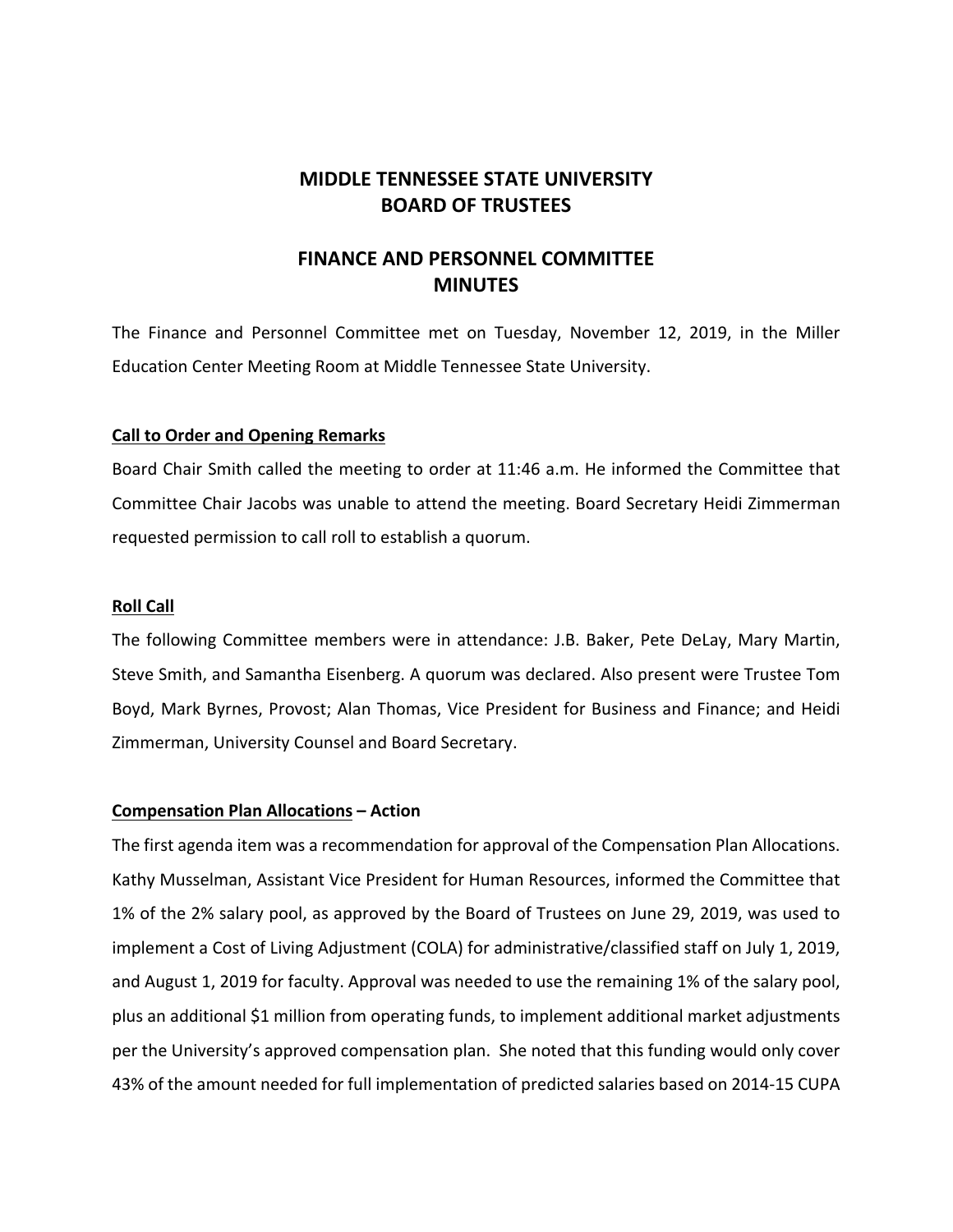data. The adjustments will be effective January 1, 2020, for employees on the payroll as of December 31, 2019. Ms. Musselman directed the Committee to a summary of the recommended allocations contained in the meeting materials. Trustee Martin moved to approve the recommendation for approval of the compensation plan allocations. Trustee DeLay seconded the motion. A voice vote was taken, and the motion to approve the recommendation for approval of the compensation plan allocations carried.

### **2019‐20 October Revised Budget – Action**

The next agenda item was a recommendation for approval of the 2019‐20 October Revised Operating Budget. Mr. Thomas presented information to the Committee concerning the following changes made since the July (Original) Budget:

- Adjusted revenue to include the (1) remainder of the 2.37% tuition and mandatory fee increase, (2) increase in fall enrollment, and (3) increase in graduate tuition;
- Adjusted expenditure budgets for (1) re-budgeting of various designated student fee balances from the prior year, (2) purchases in process at year-end but not be completed until the current fiscal year, (3) additional safety and security initiatives, (4) salary increases for the 1.0% COLA and market adjustments, (5) increases in adjunct pay, (6) increases in funding for graduate assistants and marketing for graduate courses, (7) additional scholarships, and (8) limited funding for new academic programs approved by THEC for FY 2019‐20;
- Adjustments to auxiliary and restricted budgets based on information obtained since the July Budget submission.

The total University budget, including the unrestricted education and general funds and auxiliary and restricted funds, is approximately \$450 million. Mr. Thomas concluded the presentation by directing the Committee to the summary of disclosed Bond Finance projects included in the meeting materials. He noted that there had been no change in this schedule since the July Budget.